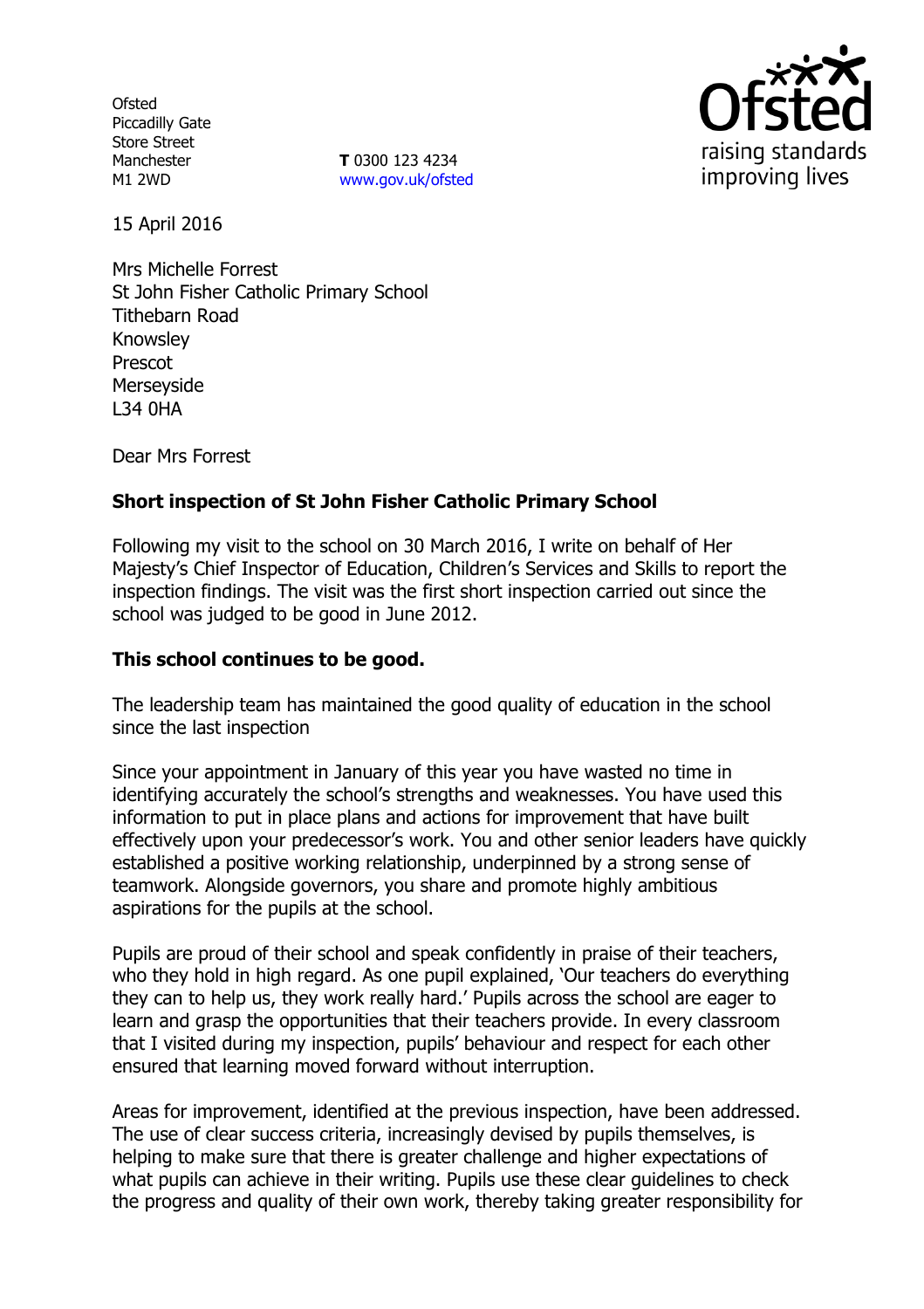

their learning. Further actions taken by leaders, including the appointment of a specialist English teacher, have also contributed to improvements in the quality of writing. As a result, the standards that pupils attained in writing in 2015, by the time they left Year 6, were substantially above those seen at the time of the previous inspection.

The lack of consistency in the quality of marking was also an area of improvement identified at the previous inspection. In the books that we examined together, it is clear that in most classes, teachers are following the school marking and feedback policy. In mathematics, for example, it is evident that many pupils use teachers' comments to address misconceptions and deepen their learning. However, some variability remains. In a small number of books that we scrutinised, the school policy was not being followed as intended, so feedback did not have the same positive impact.

# **Safeguarding is effective.**

In a recent questionnaire, 100% of parents stated that their children were kept safe at the school. Leaders ensure that safeguarding arrangements are fit for purpose. Records I examined during my visit, such as reports of serious incidents (including bullying) or pupil accidents, are detailed and show appropriate responses by leaders. Checks on adults, to ensure their suitability to work with children, are carried out thoroughly. However, I suggested some minor administrative changes to these records to show very clearly that the checks have been undertaken.

Senior leaders hold frequent meetings to review any concerns about pupils, enabling them to put in place quickly actions to ensure that all pupils are kept safe. Governors also take their safeguarding responsibilities seriously. They check that all staff have undertaken appropriate and relevant training, and commission an annual safeguarding audit to confirm that this aspect of the schools work is effective.

# **Inspection findings**

- Senior leaders and governors have an accurate and detailed understanding of the school's strengths and weaknesses. They use this information well to develop and implement clear plans for improvement. Leaders took swift action following a dip in the proportion of pupils reaching the expected standard in the phonics (letters and the sounds that they make) screening check in 2014. This resulted in a rapid improvement so that in 2015 standards were in line with the national average.
- As the newly appointed headteacher, you and other senior leaders are highly ambitious for the pupils. Recently introduced procedures for leaders to discuss pupils' progress with teachers are robustly followed up with plans for action to make sure that every pupil makes the progress of which they are capable.
- Leaders use checks on pupils' work and observations of learning to hold teachers to account. Feedback to teachers is clear and outlines areas for improvement as well as highlighting strengths. Most teachers respond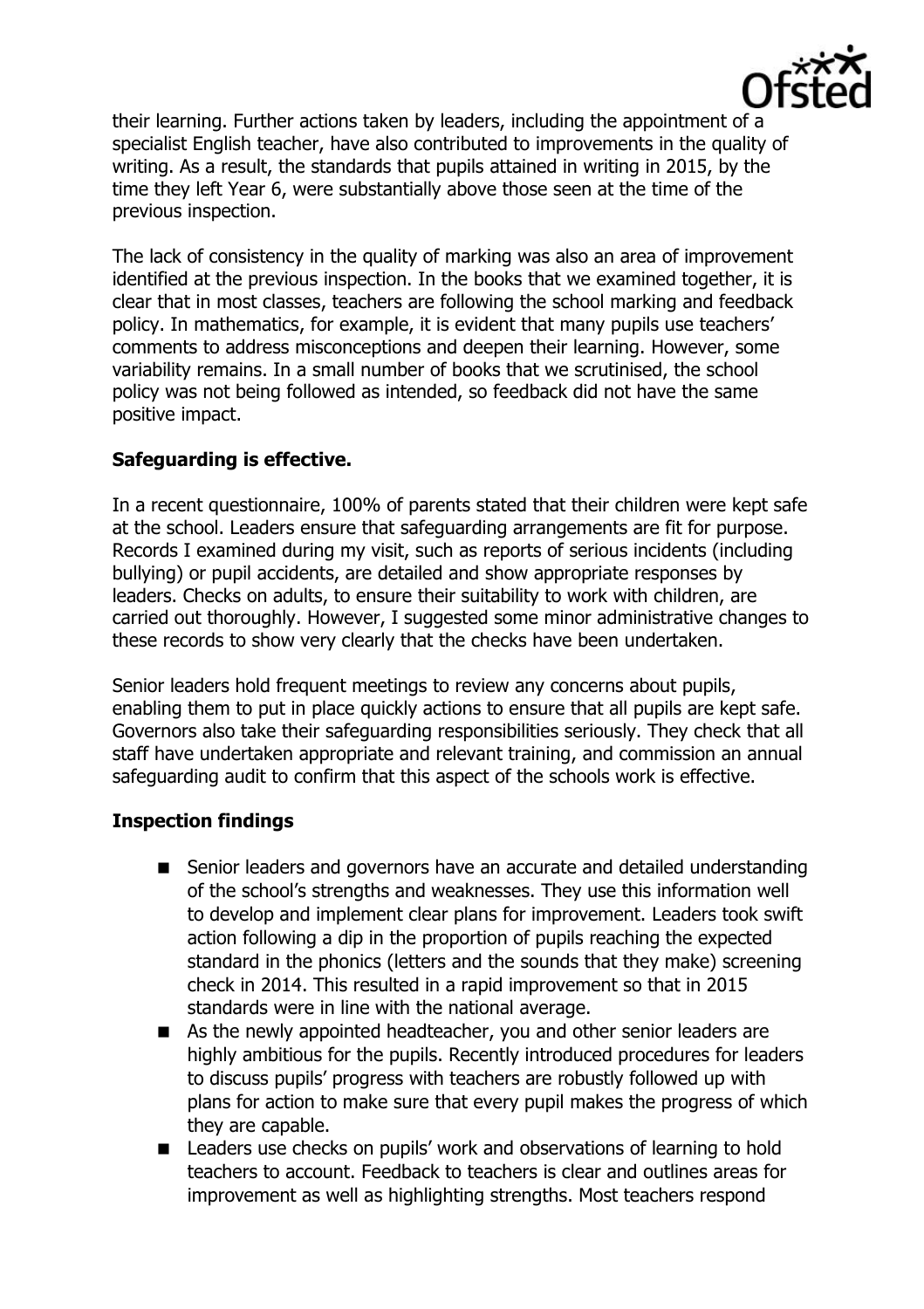

quickly to the advice and support that they are given. As a result, the quality of teaching and learning continues to improve across the school.

- Governors use their broad range of skills to effectively hold leaders to account for their actions. They are involved fully in devising plans to develop the school and use these well as a yardstick to check that improvements are on track and are having a positive impact. They make good use of external consultants to quality assure leaders' work and to be sure they have an accurate view of the school. In collaboration with leaders, they have successfully brokered local authority support. This year, for example, leaders secured local authority funding to employ a specialist mathematics teacher.
- Children get off to a good start in the early years. The foundations for many of the strengths seen across the school are laid in the Reception class. In a mathematics lesson, for instance, children demonstrated their excellent social and communication skills as they worked well together to develop their understanding of money in their role play area. Well-planned, purposeful and interesting activities ignite children's interest so that they sustain their concentration and learning moves forward effectively. In 2015 the proportion of children achieving a good level of development was above the national average.
- The teaching of phonics is now a strength of the school. Leaders have tackled successfully the 2014 fall in standards. Pupils' progress is tracked carefully to ensure that any gaps in their knowledge and understanding are addressed swiftly. During my visit a group of more-able pupils in Year 1 made good progress when their teacher challenged them to apply their newly acquired skills by writing sentences containing the words 'suspicious' and 'ferocious'.
- Leaders have correctly identified that the progress that pupils make in mathematics has not been as strong as in other subjects, particularly for the pupils who grasp concepts quickly. A range of actions, including the appointment of a specialist mathematics teacher and focused training for staff, is beginning to pay dividends. Evidence in books shows that teachers are providing greater levels of challenge for the most-able pupils. In some classes, teachers use problem-solving activities which deepen pupils' mathematical understanding. However, in some classes, there are not enough opportunities to think deeply about mathematical ideas.
- The use of specialist teachers in other subjects is enhancing pupils' learning. Pupils in Year 5, for example, developed their communication skills well when using multimedia tablets to produce book reviews. Furthermore, specialist sports coaches teach high-quality physical education and also support the professional development of the school staff who teach alongside them.
- **Information provided by the school shows that disadvantaged pupils'** progress is at least in line with that of other pupils. Governors ask leaders challenging questions to check that the funding received for disadvantaged pupils is spent wisely and improves their learning and progress.
- In all years, pupils work collaboratively to develop and deepen their